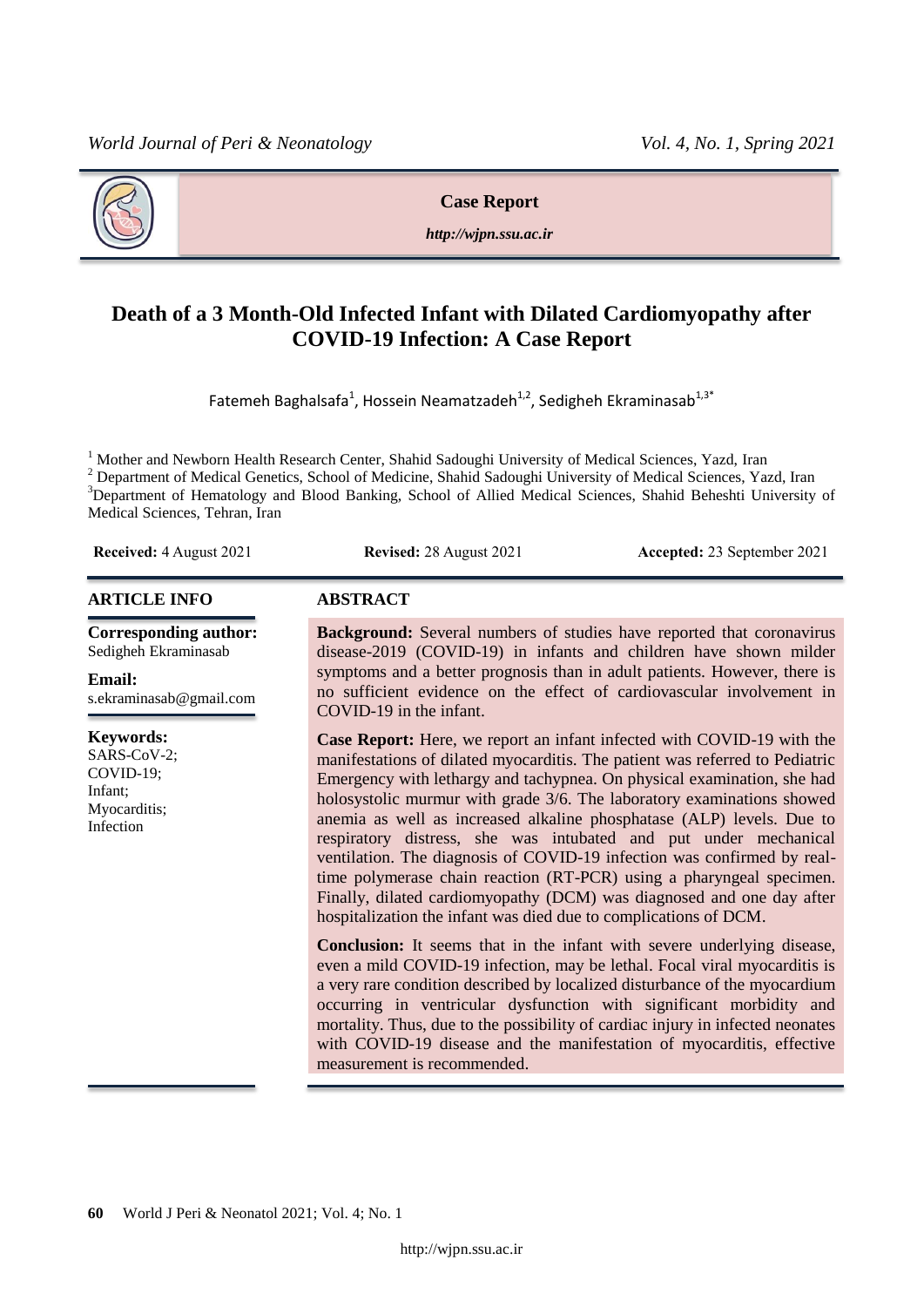#### **Introduction**

oronavirus disease 2019 (COVID-19) is a global pandemic generated by the Severe Acute Respiratory Syndrome Coronavirus disease 2019 (COVID-19)<br>
is a global pandemic generated by the<br>
Severe Acute Respiratory Syndrome<br>
Corona Virus 2 (SARS-CoV-2 virus). The outbreak of SARS-COV-2 has been revealed as a global public health emergency by the World Health Organization (WHO).<sup>1</sup> SARS-CoV-2 infection is not only correlated with respiratory symptoms but also with multi-organ presentation that includes cardiac, gastrointestinal, renal, hematologic, and neurologic ones.<sup>2</sup> COVID-19 appears to be less aggressive in pediatric patients and associated symptoms than in adults. Adults often present with respiratory distress and cardiac engagement in the acute phase, whereas children more commonly present with fever and respiratory symptoms, with rare cardiac demonstration. 3 The most common signs in children are mild fever, cough, rhinorrhea, and sore throat. However, gastrointestinal symptoms such as vomit and diarrhea are probable, too. 4,5 Older children with COVID-19 have revealed sinus tachycardia with ventricular repolarization abnormalities, but even this has not been well defined in infants. <sup>3</sup> Myocarditis, arrhythmia, and coronary artery dilation are the other cardiovascular outcomes of COVID-19 displayed in some studies.<sup>6,7</sup> While current data propose that the incidence of cardiac complications in children with COVID-19 is low, especially in the acute phase.<sup>3</sup> Although children have been influenced less seriously by the COVID-19 pandemic than adults.<sup>8</sup> A concern has been developed about the risk of severe COVID-19 in the pediatric population with chronic illnesses, such as severe heart disorders. $9,10$  Consequently, the fast global spread of the pandemic, the disease features in pediatrics with congenital heart disease (CHD) remains largely unclear. <sup>11</sup> Especially no information is available about COVID-19 infection in the first various months of life.<sup>12</sup> Following the crisis of SARS-COV-2 disease in various parts of the world, this outbreak in Iran was formally established in February  $2020$ .<sup>1</sup> The lack of documented information on pediatric cases causes trouble in making a clinical diagnosis in those patients.<sup>13</sup> Furthermore, there is little proof in kinds of literature on the clinical exhibition and disease severity in children with congenital or acquired heart disease infected with SARS-CoV-2. <sup>9</sup> Here, a 3-month-old case infected with COVID-19 who died due to dilated myocarditis and hypoxia was described.

# **Case Report**

At  $21:00$  on  $19<sup>th</sup>$  June 2020, a 3-month-old girl was referred to the pediatric emergency department due to lethargy. The baby was placed under the warmer and the oxygen flowed through the hood and she received 5 ml/kg of 5% glucose solution by IV injection. Fresh packed red blood cells (less than 7 days) were injected within 3 hours and serum volume was reduced. On June 20, the child was treated with antibiotics include vancomycin and cefotaxime. She received 25 and 30 cc of plasma twice and underwent serum therapy. Cardiac consultation and medical treatment were performed, Lasix ampoules, Aldactone tablets, dopamine, and dobutamine drip were performed, and endocrine and infectious counseling was recommended to rule out other causes, and echocardiography was also performed. Echocardiography showed, left ventricular (LV) function is reduced and Left ventricular ejection fraction (EF) was 25-30% with a large atrial septal defect (ASD). Moreover, she had mild Mitral Regurgitation (MR), mild Pulmonary Hypertension (PH). Chest x-ray (CXR) photographs were performed. At 15:15 on  $20<sup>th</sup>$  June, the infant suffered a decrease in oxygen levels, which was immediately ventilated with a bag valve mask (BVM). The infant had an obstruction due to apnea and subsequently, her heart rate decreased. Heart massage was started and she received three courses of epinephrine and was resuscitated for 35 minutes, after which the infant was resuscitated. At 4:45 p.m. On June 20, the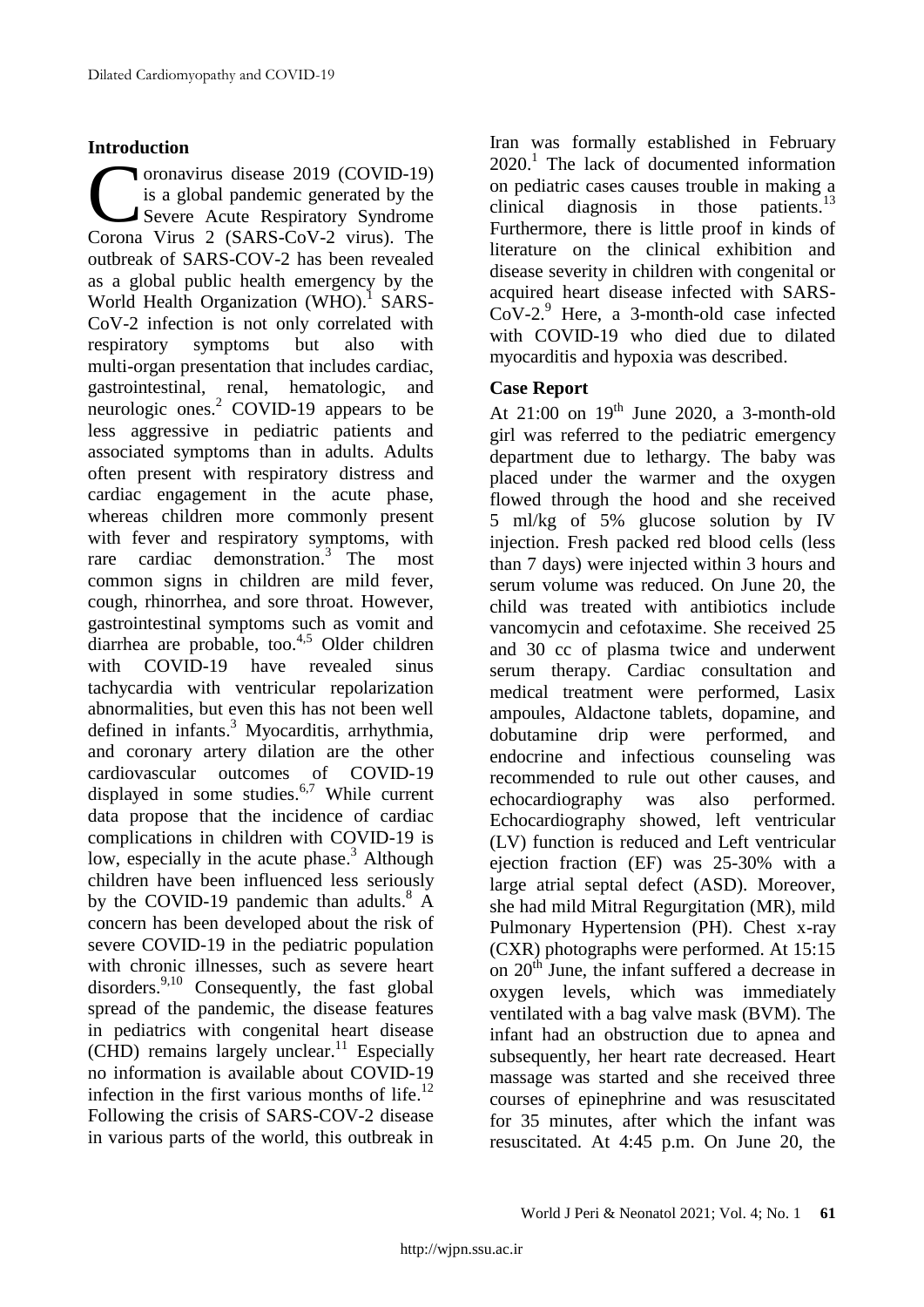infant again experienced hypoxia and decreased heart rate, so underwent cardiopulmonary resuscitation for 45 min, and three intravenous epinephrine and one endotracheal epinephrine were administered, which unfortunately were not successful and the infant died of hypoxia and dilated myocarditis.

As shown in table 1, the baby had severe weakness due to severe anemia and did not return to normal despite the blood transfusion. High levels of alkaline phosphatase (ALP) and ammonia in her blood test indicated a severe liver condition or infection. Other liver enzymes, Alanine Aminotransferase (ALT), and Aspartate Aminotransferase (AST) were also high, indicating a serious liver problem.

| Table 1. Patient's Paraclinical Tests Results |              |              |
|-----------------------------------------------|--------------|--------------|
| <b>Variables</b>                              | <b>Value</b> | Unit         |
| VBG                                           |              |              |
| HCO <sub>3</sub>                              | 16.9-11.9    | mmol/L       |
| PCO <sub>2</sub>                              | 27-21.6      | mmol/L       |
| <b>PH</b>                                     | 7.41-7.36    |              |
| K                                             | 4.8          | mmol/L       |
| Na                                            | 133          | mmol/L       |
| Mg                                            | 2.02         | mg/dL        |
| <b>AST</b>                                    | 86           | U/L          |
| <b>ALT</b>                                    | 35           | U/L          |
| Ca                                            | 8.6          | mg/dL        |
| Cr                                            | 0.5          | mg/dl        |
| Urea                                          | 43           | mg/dl        |
| <b>BS</b>                                     | 85           | mg/dl        |
| <b>PLT</b>                                    | 421          | $10^3/\mu L$ |
| HB                                            | 7.8          | g/dl         |
| <b>WBC</b>                                    | 7.3          | $10^3/\mu L$ |
| <b>ALP</b>                                    | 730          | U/L          |
| D-Bil                                         | 0.6          | mg/dl        |
| T-Bil                                         | 0.9          | mg/dl        |
| <b>CRP</b>                                    | negative     |              |
| Lactate                                       | 36.3         | mg/dl        |
| Ammonia                                       | 458          | $\mu$ g/dL   |

BS: Blood sugar; T-Bil: Total bilirubin; D-Bil: Direct bilirubin; HB: Hemoglobin.

The pH was normal but the blood PaCo2 was low and the infant had respiratory alkalosis and HCo3 was lower than normal, so the baby had metabolic acidosis. These findings indicate the presence of a respiratory problem and the presence of an external viral or bacterial agent. According to echocardiography, there was previously an underlying heart problem, and due to hypoxia and infection, external cardiomyopathy may also have developed. Finally according to our results, the differential diagnosis includes anemia, liver problems, and dilated cardiomyopathy (DCM).

#### **Discussion**

Several studies showed SARS-CoV-2 in pediatric has a milder exhibition and a better prognosis than adults.<sup>8</sup> In addition, COVID-19 mortality rates in infected children are less than  $1\%$ .<sup>14</sup> Although the respiratory tract is the main target for SARS-CoV-2, cardiovascular engagement is rising as one of the most important and life-threatening difficulties of COVID-19 disease in adults.<sup>15</sup> Prior investigations about the pneumonia outbreak produced by COVID-19 were largely based on knowledge from adult groups. Insufficient data are available for pediatrics with SARS-CoV-2, particularly for infected infants. Moreover, evidence displayed that the neonatal infection with COVID-19 is usually asymptomatic.<sup>16</sup> Overall, the majority of infected pediatrics endure mild to moderate illness with important inter-individual variability in the laboratory and radiographic findings. $11$ Nonetheless, in healthy pediatrics with SARS-CoV-2, the cardiac complication has been documented and is associated with different causes. Myocarditis, arrhythmias, cardiogenic shock, in children are all found. $^{11}$ Our case indicates that in pediatrics with acute underlying disease, even a mild COVID-19 disease may be lethal that needs combined treatment actions to be taken. Our findings are compatible with a previous case study in a four-month-old girl with severe DCM. Kristoffersen et al., evaluated COVID-19 disease in an infant with severe DCM. They assessed a four- and a half-month-old girl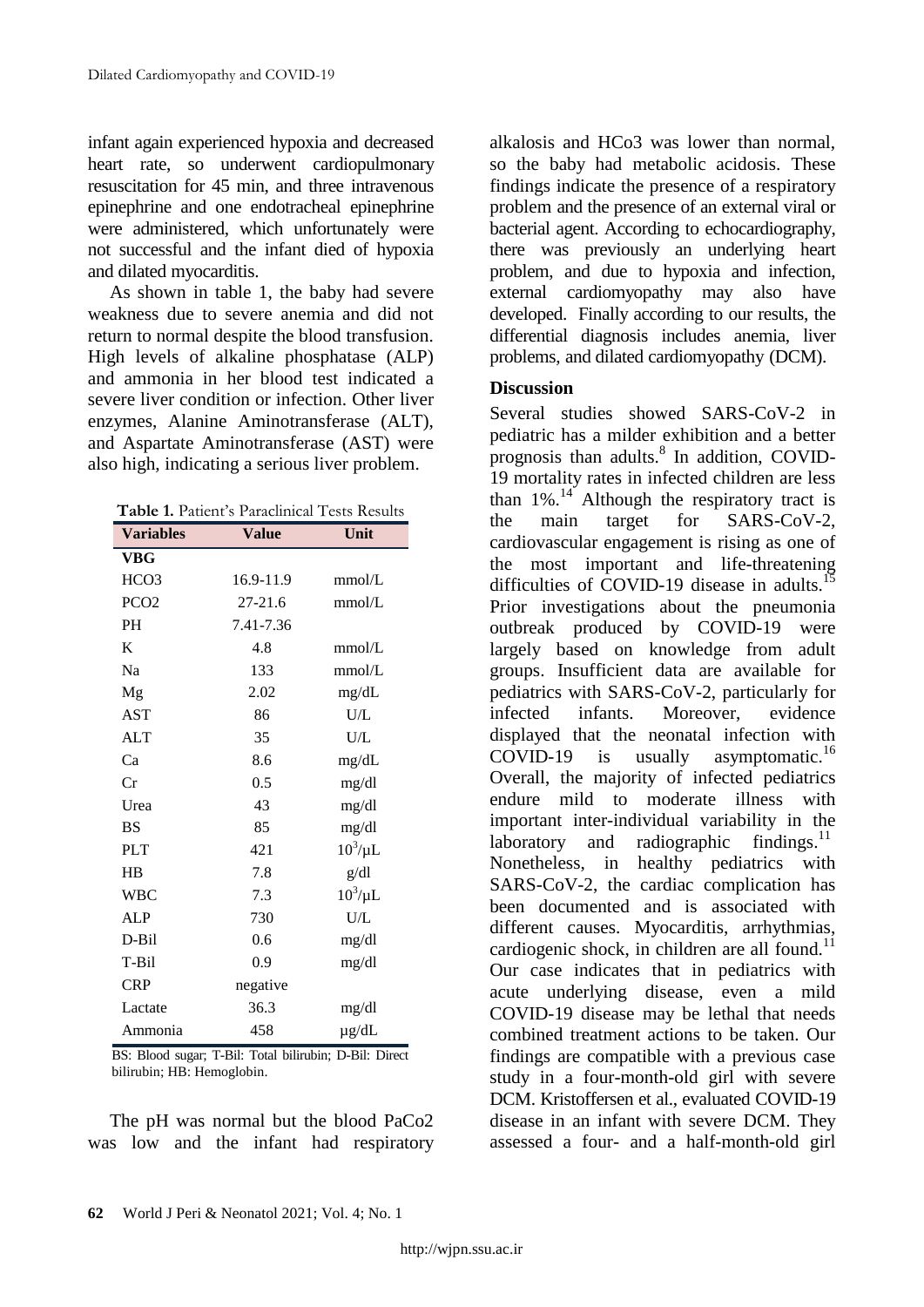with severe DCM who was infected with SARS-CoV-2. They treated her with diuretics and milrinone for the past 4 months. The disease course was characterized by high fever and gastrointestinal exhibitions. They showed that she had severe heart failure and her condition was compensated and stabilized by continuous IV inotropic/ vasodilator treatment. <sup>10</sup> In 2020, De Avila et al., evaluated a 10-day-old male with lower oral intake and dyspnea. His Chest X-Ray showed pulmonary edema and cardiomegaly. They had made an investigation of focal viral myocarditis. They conclude focal myocarditis is a rare exhibition of viral myocarditis in infants. Nonspecific exhibition and echocardiogram images mimic cardiac ischemia.<sup>17</sup> Hopkins et al., evaluated aberrated supraventricular tachycardia correlated with neonatal fever and SARS-CoV-2 disease. They showed, severe infection with fever presumably reduced her threshold for developing clinical arrhythmia. It is significant to distinguish demonstration from myocarditis.<sup>3</sup> Even though COVID-19 disease in pediatrics is less usual and with milder manifestations than when happening in adult cases, it is not without the risk of cardiac involvement, particularly in cases with a history of CHD. In infants and pediatric, former cardiac surgery is associated with the risk of a more acute kind of illness, being admitted to the intensive care unit, and requiring intubation as well as mechanical ventilation.<sup>5</sup>

# **Conclusion**

In summary, as COVID-19 is a current new infection and based on previous knowledge with respiratory infections, pediatrics with underlying CHD should be given specific consideration.

# **Conflict of Interests**

Authors have no conflict of interests.

# **Acknowledgments**

The authors would like to thank Dr. Mohamad Hosein Lookzadeh for his cooperation in this study.

**How to Cite:** Baghalsafa F, Neamatzadeh H, Ekraminasab S. Death of a 3 Month-Old Infected Infant with Dilated Cardiomyopathy after COVID-19 Infection: A Case Report. World J Peri & Neonatol 2021; 4(1): 60-4. DOI: 10.18502/wjpn.v4i1.7546

# **References**

- 1. Amiraskari R, Sayarifard E, Kharrazi H, Naserfar N, Sayarifard A. Neonatal sars-cov-2 infection and congenital myocarditis: A case report and literature review. Arch Pediatr Infect Dis 2020; 8(3): e103504.
- 2. Filatov A, Sharma P, Hindi F, Espinosa PS. Neurological complications of Coronavirus disease (COVID-19): Encephalopathy. Cureus 2020; 12(3): e7352.
- 3. Hopkins KA, Webster G. Aberrated supraventricular tachycardia associated with neonatal fever and COVID-19 infection. BMJ Case Rep 2021; 14(4): 10-3.
- 4. Zimmermann P, Curtis N. Coronavirus infections in children including COVID-19: An overview of the epidemiology, clinical features, diagnosis, treatment and prevention options in children. Pediatr Infect Dis J 2020; 39(5): 355-68.
- 5. Sanna G, Serrau G, Bassareo PP, Neroni P, Fanos V, Marcialis MA. Children's heart and COVID-19: Up-to-date evidence in the form of a systematic review. Eur J Pediatr 2020; 179(7): 1079-87.
- 6. Courtney RJ, Pennesi ME. Retinal Dystrophy in 2 Brothers With α-Mannosidosis. Arch Ophthalmol 2011; 129(6): 798-804.
- 7. Alsaied T, Tremoulet AH, Burns JC, Saidi A, Dionne; Audrey, Lang SM, et al. Review of Cardiac Involvement in Multisystem Inflammatory Syndrome in Children. Circulation 2021; 143(1): 78-88.
- 8. Ludvigsson JF. Systematic review of COVID-19 in children shows milder cases and a better prognosis than adults. Acta Paediatr 2020; 109(6): 1088-95.
- 9. Alsaied T, Aboulhosn JA, Cotts TB, Daniels CJ, Etheridge SP, Feltes TF, et al. Covid-19 in pediatric and congenital heart disease. J Am Heart Assoc 2020; 9(12): 1-29.
- 10.Kristoffersen AW, Knudsen PK, Møller T. SARS-CoV-2 infection in an infant with severe dilated cardiomyopathy. Cardiol Young 2021;31(3): 485-7.